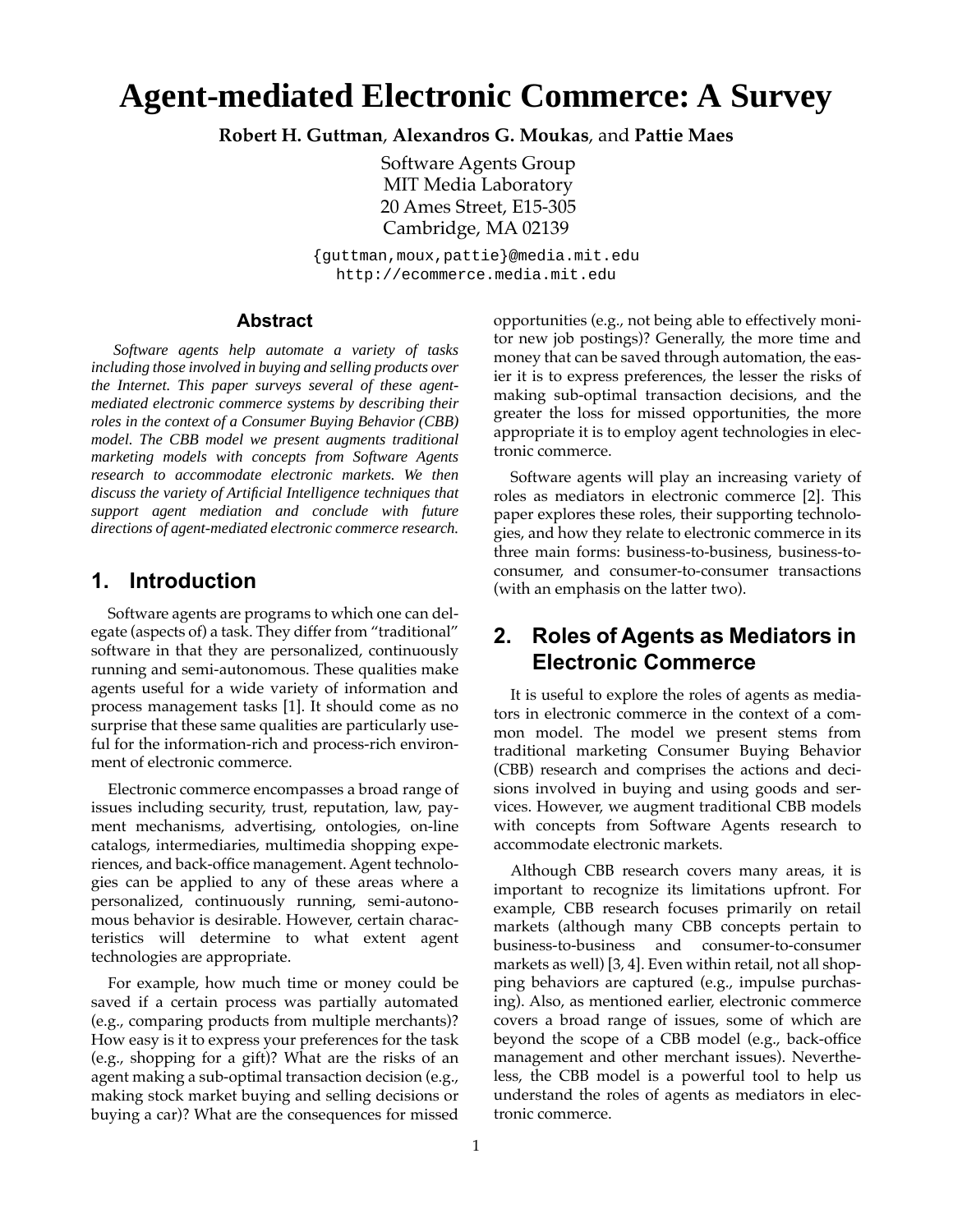#### **2.1. Consumer Buying Behavior Model**

There are several descriptive theories and models that attempt to capture consumer buying behavior – e.g., the Nicosia model [5], the Howard-Sheth model [6], the Engel-Blackwell model [7], the Bettman information-processing model [8], and the Andreasen model [9]. Although different, these models all share a similar list of six fundamental stages guiding consumer buying behavior. These six stages also elucidate where agent technologies apply to the consumer shopping experience and allow us to more formally categorize existing agent-mediated electronic commerce systems [10]:

#### **1. Need Identification**

This stage characterizes the consumer becoming aware of some unmet need. Within this stage, the consumer can be stimulated through product information. This stage is called *Problem Recognition* in the Engel-Blackwell model [7].

#### **2. Product Brokering**

This stage comprises the retrieval of information to help determine *what* to buy. This encompasses the evaluation of product alternatives based on consumer-provided criteria. The result of this stage is called the "consideration set" of products.

#### **3. Merchant Brokering**

This stage combines the "consideration set" from the previous stage with merchant-specific information to help determine *who* to buy from. This includes the evaluation of merchant alternatives based on consumer-selected criteria (e.g., price, warranty, availability, delivery time, reputation, etc.). The Nicosia model merges both brokering stages into one *Search Evaluation* stage [5]. The Engel-Blackwell model dissects these two stages orthogonally into *Information Search* and *Evaluation of Alternatives* stages [7].

#### **4. Negotiation**

This stage is about *how* to determine the terms of the transaction. Negotiation varies in duration and complexity depending on the market. In traditional retail markets, prices and other aspects of the transaction are often fixed leaving no room for negotiation. In other markets (e.g., stocks, automobile, fine art, local markets, etc.), the negotiation of price or other aspects of the deal are integral to product and merchant brokering. Traditional CBB models do not identify this stage explicitly, but the conclusion of the Negotiation stage is comparable to the *Choice* or *Decision* stage found in other models [5, 7].

#### **5. Purchase and Delivery**

The purchase and delivery of a product can either

signal the termination of the negotiation stage or occur sometime afterwards (in either order). In some cases, the available payment options (e.g., cash only) or delivery options may influence product and merchant brokering.

#### **6. Service and Evaluation**

This post-purchase stage involves product service, customer service, and an evaluation of the satisfaction of the overall buying experience and decision. The nature of this stage (and others) depends upon for whom the product was purchased.

As with most models, these stages represent an approximation and simplification of complex behaviors. As noted, CBB stages often overlap and migration from one to another can be non-linear and iterative.

From this CBB perspective, we can identify the roles for agents as mediators in electronic commerce. The personalized, continuously-running, semi-autonomous nature of agents make them well-suited for mediating those consumer behaviors involving information filtering and retrieval, personalized evaluations, complex coordinations, and time-based interactions. Specifically, these roles correspond (most notably) to the Product Brokering, Merchant Brokering, and Negotiation stages of the Consumer Buying Behavior model.

Table 1 lists the six CBB stages and shows where several representative agent systems fall within this space. The rest of this section expounds the three agent-centric stages of the CBB model with examples.

#### **2.2. Product Brokering**

The *Product Brokering* stage of the CBB model is where consumers determine *what* to buy. This occurs after a need has been identified (i.e., in the Need Identification stage) and is achieved through a critical evaluation of retrieved product information. Table 1 shows several agent systems that lower consumers' search costs [11] when deciding which products best meet his or her personal criteria: PersonaLogic, Firefly, and Tete-a-Tete.

**PersonaLogic** [12] is a tool that enables consumers to narrow down the products that best meet their needs by guiding them through a large product feature space. The system filters out unwanted products within a given domain by allowing shoppers to specify constraints on a product's features. A constraint satisfaction engine then returns an ordered list of only those products that satisfy all of the hard constraints.

Like PersonaLogic, **Firefly** services [13, 14] help consumers find products. However, instead of filtering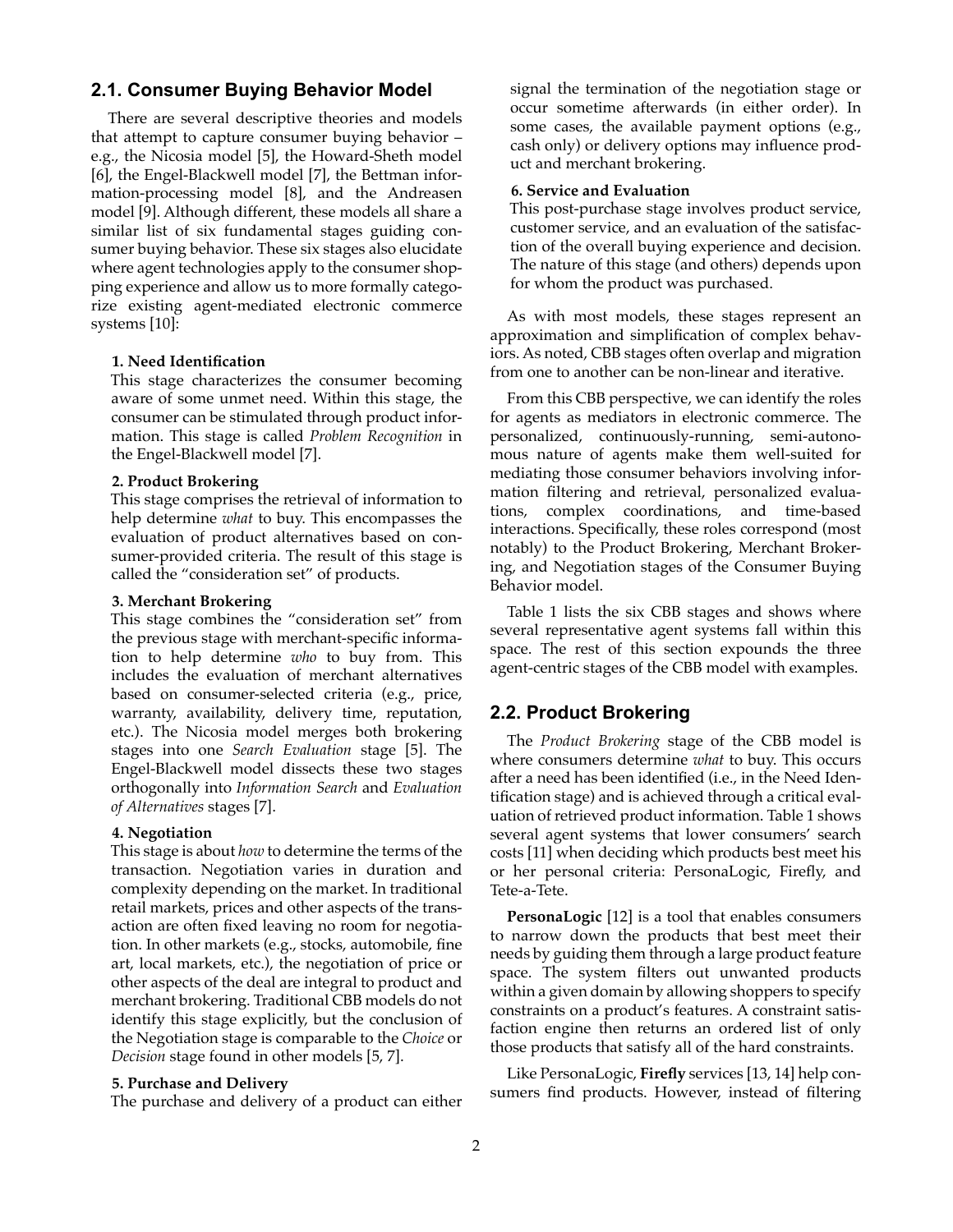|                            | Persona<br>Logic                                                                                                                                                                                                                                                                                                                                                                                                                                                                                                                                                                              | Firefly | Bargain<br>Finder | Jango | Kasbah | Auction<br><b>Bot</b> | Tete-a-<br>Tete |
|----------------------------|-----------------------------------------------------------------------------------------------------------------------------------------------------------------------------------------------------------------------------------------------------------------------------------------------------------------------------------------------------------------------------------------------------------------------------------------------------------------------------------------------------------------------------------------------------------------------------------------------|---------|-------------------|-------|--------|-----------------------|-----------------|
| 1. Need Identification     | Only a few primitive event-alerting tools (e.g., Amazon.com's "Eyes" program) help antici-<br>pate consumers' needs and provide paths into the subsequent CBB stages. However,<br>systems like Firefly can alert a consumer with product recommendations when consum-<br>ers with similar interests purchase specific products.                                                                                                                                                                                                                                                               |         |                   |       |        |                       |                 |
| 2. Product Brokering       | X                                                                                                                                                                                                                                                                                                                                                                                                                                                                                                                                                                                             | X       |                   | X     |        |                       | X               |
| 3. Merchant Brokering      |                                                                                                                                                                                                                                                                                                                                                                                                                                                                                                                                                                                               |         | X                 | X     | X      |                       | X               |
| 4. Negotiation             |                                                                                                                                                                                                                                                                                                                                                                                                                                                                                                                                                                                               |         |                   |       | X      | X                     | X               |
| 5. Purchase and Delivery   | Post-purchase evaluation usually includes feedback about two distinct elements of the<br>shopping process: product brokering and merchant brokering. Traditionally, customer<br>remarks are accessible (and used) by either the marketing staff of manufacturers or the<br>customer satisfaction staff of merchants. However, agent-based distributed trust and rep-<br>utation mechanisms (e.g., Kasbah's Better Business Bureau) enable customers to share<br>and combine their experiences and use merchant and product reputations as additional<br>aspects of brokering and negotiation. |         |                   |       |        |                       |                 |
| 6. Product Service & Eval. |                                                                                                                                                                                                                                                                                                                                                                                                                                                                                                                                                                                               |         |                   |       |        |                       |                 |

Table 1 : Roles and Examples of Agent Systems as Mediators in Electronic Commerce

products based on features, Firefly recommends products via a "word of mouth" recommendation mechanism called automated collaborative filtering (ACF). ACF first compares a shopper's product ratings with those of other shoppers. After identifying the shopper's "nearest neighbors" (i.e., users with similar tastes), ACF recommends products that they rated highly but which the shopper has not yet rated, potentially resulting in serendipitous finds. Essentially, Firefly uses the opinions of like-minded people to offer recommendations. The system is currently used to recommend commodity products such as music and books.

#### **2.3. Merchant Brokering**

Whereas the Product Brokering stage compares product alternatives, the *Merchant Brokering* stage compares merchant alternatives.

Andersen Consulting's **BargainFinder** was the first shopping agent for on-line price comparisons [15]. Given a specific product, BargainFinder requests its price from each of nine different merchant Web sites using the same request as from a Web browser. Although a limited proof-of-concept system, Bargain-Finder offers valuable insights into the issues involved in price comparisons in the on-line world. For example, one third of the on-line CD merchants accessed by BargainFinder blocked all of its price requests. One reason for this was that merchants inherently do not want to compete on price alone. Value-added services that merchants offered on their Web sites were being bypassed by BargainFinder and therefore not considered in the consumer's buying decision. However, it was also the case that Andersen Consulting received requests from an equal number of little-known merchants who wanted to be included in BargainFinder's price comparison. In short, companies competing on price and/or desiring more exposure wanted to be included, the others didn't.

**Jango** [16, 17] can be viewed as an advanced BargainFinder. The original Jango version "solved" the merchant blocking issue by having the product requests originate from each consumer's Web browser instead of from a central site as in BargainFinder. This way, requests to merchants from a Jango-augmented Web browser appeared as requests from "real" customers. This kind of "aggressive interoperability" makes it convenient for consumers to shop for commodity products but does not leave merchants with many options. If merchants provide public on-line catalogs, they can be accessed by agents whether merchants want this or not.

Jango's modus operandi is simple: once a shopper has identified a specific product, Jango can simultaneously query merchant sites (from a list now maintained by Excite, Inc.) for its price. These results allow a consumer to compare merchant offerings on price.

The MIT Media Lab's **Kasbah** [18, 19] is an on-line, multiagent classified ad system. A user wanting to buy or sell a good creates an agent, gives it some strategic direction, and sends it off into a centralized agent marketplace. Kasbah agents proactively seek out potential buyers or sellers and negotiate with them on behalf of their owners. Each agent's goal is to complete an acceptable deal, subject to a set of user-specified constraints such as a desired price, a highest (or lowest) acceptable price, and a date by which to complete the transaction. The latest version of Kasbah incorporates a distributed trust and reputation mechanism called the Better Business Bureau. Upon the completion of a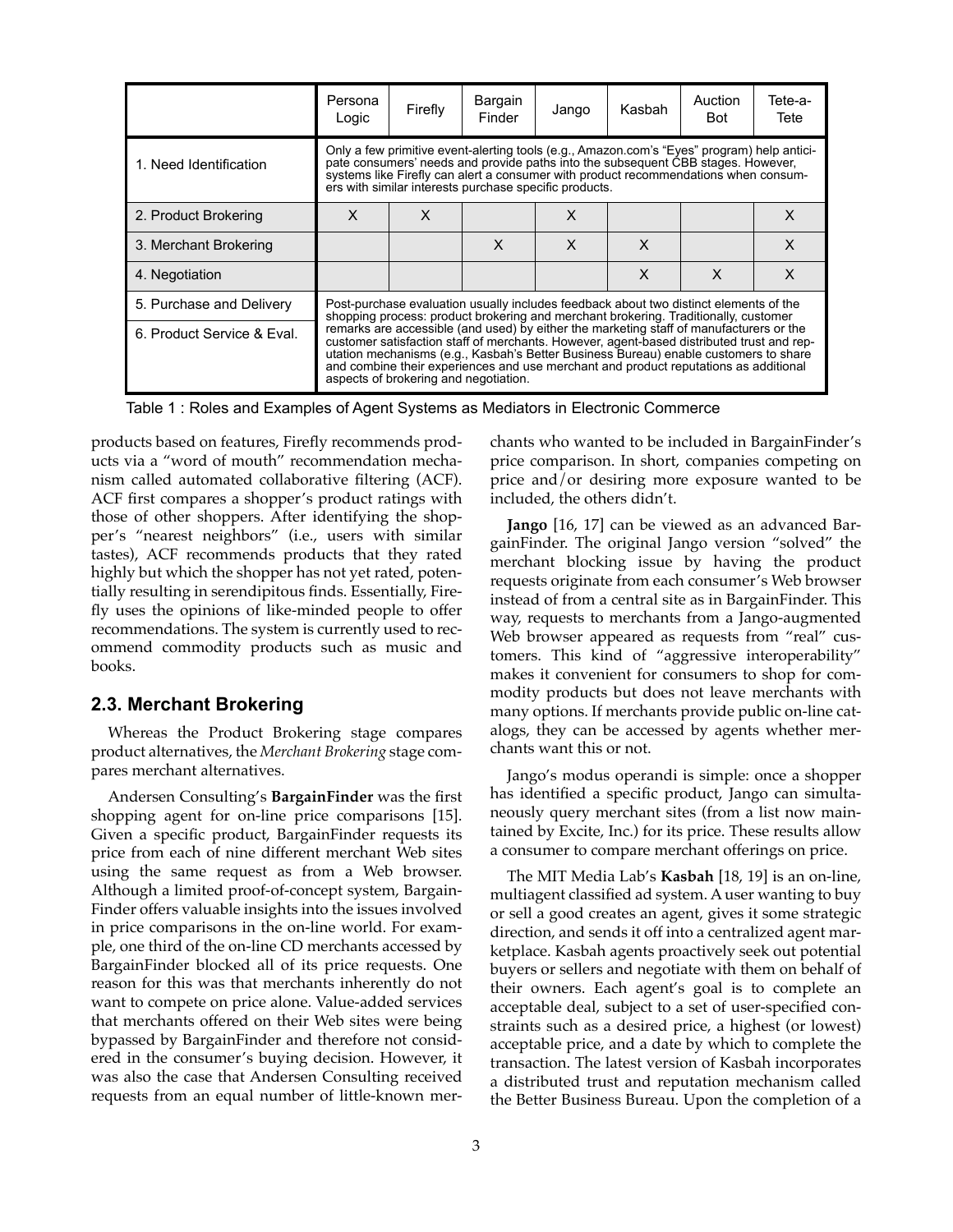transaction, both parties may rate how well the other party managed their half of the deal (e.g., accuracy of product condition, completion of the transaction, etc.). Agents can then use these ratings to determine if they should negotiate with agents whose owners fall below a user-specified reputation threshold.

#### **2.4. Negotiation**

From our CBB perspective, the *Negotiation* stage is where the price or other terms of the transaction are determined.<sup>1</sup> Examples of where we see negotiation used in commerce include stock markets (e.g., NYSE and NASDAQ), fine art auction houses (e.g., Sotheby's and Christie's), flower auctions (e.g., Aalsmeer, Holland), and various ad-hoc haggling (e.g., automobile dealerships and commission-based electronics stores).

The benefit of dynamically negotiating a price for a product instead of fixing it is that it relieves the merchant from needing to determine the value of the good a priori. Rather, this burden is pushed into the marketplace itself. A result of this is that limited resources are allocated fairly – i.e., to those who value them most.

However, there are impediments to using negotiation. In the physical world, certain types of auctions require that all parties be geographically co-located, for example, in auction houses. Also, negotiating may be too complicated or frustrating for the average consumer. For instance, this sentiment inspired Saturn automobile dealerships to switch from price negotiation to fixed-price in order to appease its customers. Finally, some negotiation protocols occur over an extended period of time which does not cater to impatient or time-constrained consumers. In general, realworld negotiations accrue transaction costs that may be too high for either consumers or merchants [20].

Fortunately, many of these impediments disappear in the digital world. For example, OnSale [21] and eBay's AuctionWeb [22] are two popular Web sites that sell refurbished and second-hand products using a choice of auction protocols. Unlike auction houses, these sites do not require that participants be geographically co-located. However, these sites still require that consumers manage their own negotiation strategies over an extended period of time. This is where agent technologies come in.

Table 1 shows several representative agent systems

that assist customers in negotiating the terms of a transaction: AuctionBot, Kasbah, and Tete-a-Tete.

**AuctionBot** [23, 24] is a general purpose Internet auction server at the University of Michigan. Auction-Bot users create new auctions to sell products by choosing from a selection of auction types and then specifying its parameters (e.g., clearing times, method for resolving bidding ties, the number of sellers permitted, etc.). Buyers and sellers can then bid according to the multi-lateral distributive negotiation protocols of the created auction. In a typical scenario, a seller would bid a reservation price after creating the auction and let AuctionBot manage and enforce buyer bidding according to the auction protocol and parameters.

What makes AuctionBot different from most other auction sites, however, is that it provides an application programmable interface (API) for users to create their own software agents to autonomously compete in the AuctionBot marketplace. Such an API provides a semantically sound interface to the marketplace unlike the "wrapper" technologies discussed in sections 3.1 and 3.4. However, as with the Fishmarket Project [25, 26], it is left to the users to encode their own bidding strategies. Fishmarket is not currently being used as a real-world system, but it has hosted tournaments to compare opponents' hand-crafted bidding strategies [27] along the lines of Axelrod's prisoner's dilemma tournaments [28].

**Kasbah**, as described earlier, is a Web-based multiagent classified ad system where users create buying and selling agents to help transact products. These agents automate much of the Merchant Brokering and Negotiation CBB stages for both buyers and sellers.

Negotiation in Kasbah is straightforward. After buying agents and selling agents are matched, the only valid action in the negotiation protocol is for buying agents to offer a bid to selling agents with no restrictions on time or price. Selling agents respond with either a binding "yes" or "no".

Given this protocol, Kasbah provides buyers with one of three negotiation "strategies": anxious, coolheaded, and frugal – corresponding to a linear, quadratic, or exponential function respectively for increasing its bid for a product over time. The simplicity of these negotiation heuristics makes it intuitive for users to understand what their agents are doing in the marketplace.<sup>2</sup> This was important for user acceptance as observed in a recent Media Lab experiment [18]. A

<sup>1.</sup> Like the term "agent", there is no consensus on the definition of the term "negotiation." Economists, game theorists, business managers, political scientists, and artificial intelligence researchers each provide unique perspectives on its meaning. We offer a broad definition of "negotiation" in section 3.3.

<sup>2.</sup> Unlike other multi-agent marketplaces [29], Kasbah does not concern itself with optimal strategies or convergence properties. Rather, Kasbah provides more descriptive strategies that model typical haggling behavior found in classified ad markets.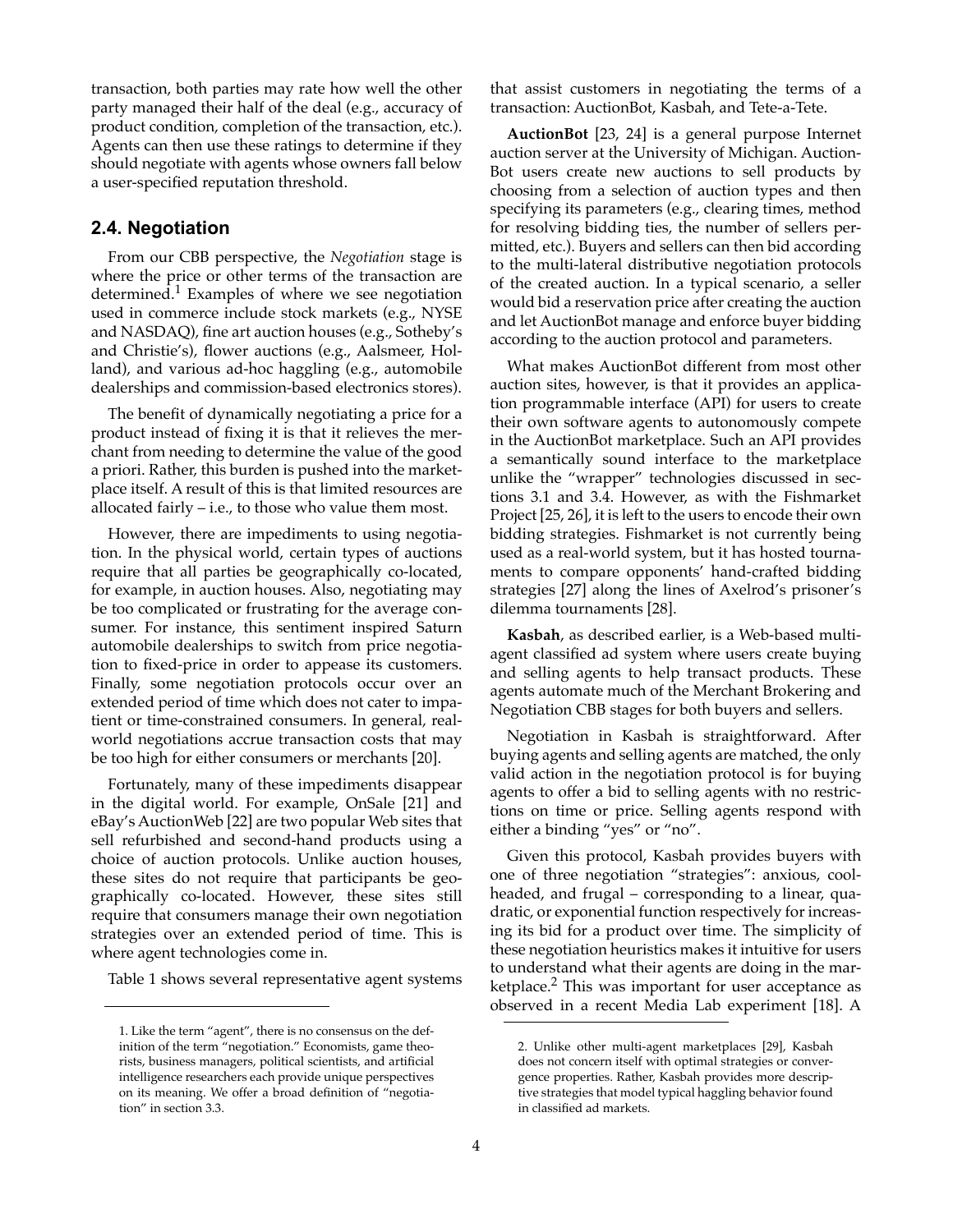larger Kasbah experiment is now underway at MIT allowing students to transact books and music [19].

**Tete-a-Tete** [30, 31] provides a unique negotiation approach to retail sales. Unlike most other on-line negotiation systems which competitively negotiate over price, Tete-a-Tete agents cooperatively negotiate across multiple terms of a transaction – e.g., warranties, delivery times, service contracts, return policies, loan options, gift services, and other merchant valueadded services. Like Kasbah, this negotiation takes the form of multi-agent, bilateral bargaining but not using simple raise or decay functions as in Kasbah. Instead, Tete-a-Tete's shopping agents follow an argumentative style of negotiation with sales agents (similar to [32]) and use the evaluation constraints captured during the Product Brokering and Merchant Brokering stages as dimensions of a multi-attribute utility (discussed in section 3.3). This utility is used by a consumer's shopping agent to rank order merchant offerings based on how well they satisfy the consumer's preferences. In essence, Tete-a-Tete integrates all three of the Product Brokering, Merchant Brokering, and Negotiation CBB stages.

# **3. Agent Technologies for Electronic Commerce**

Most of the technologies supporting today's agentmediated electronic commerce systems stem from Artificial Intelligence (AI) research. From extracting meaning from ambiguous Web pages [17, 33] to planning trips to Hawaii [34, 35], from learning users' music preferences [14, 13] to negotiating delivery contracts [36, 37] and deciding on which car to buy [38, 39], AI technologies will continue to provide software agents with increased know-how to successfully mediate electronic commerce transactions.

In this section, we review several AI technologies that support the systems described in section 2, discuss user interface challenges, then focus on issues and technologies concerning the next-generation agentmediated electronic commerce infrastructure.

#### **3.1. Recommender Systems**

The majority of product recommender systems are developed using content-based, collaborative-based or constraint-based filtering methods as their underlying technology.

In *content-based filtering* [40, 41, 42, 43] the system processes information from various sources and tries to extract useful features and elements about its content. The techniques used in content-based filtering can vary greatly in complexity. Keyword-based search is one of the simplest techniques that involves matching different combinations of keywords (sometimes in boolean form). A more advanced form of filtering is the one based on extracting semantic information from a document's contents. This can be achieved by using techniques like associative networks of keywords in a sentence or price list, or directed graphs of words that form sentences.

Systems like BargainFinder and Jango try to collect information (e.g., product descriptions, prices, reviews, etc.) from many different Web information sources. These sources were intended to be read by humans and their content is rendered accordingly (i.e., in HTML). Different sources have different inputs (e.g., CGI-scripts, Java applets) and presentation methods, so recommender systems have to adjust their interaction methods depending upon the Web site. Since there is no standard way of defining and accessing merchant offerings, most recommender systems employ "wrappers" to transform the information from a specific Web site into a locally common format.

Different systems follow alternate approaches to creating wrappers. In BargainFinder, the Internet locations of on-line CD stores and the methods to access them (i.e., searching for a product and getting its price) are hand-coded by Andersen Consulting programmers. This method worked well at the beginning but is very hard to scale since it involves maintaining the wrapper for each site whenever it changes its access methods or catalog presentation format. Jango helps automate the creation of wrappers for new sites by generalizing from example query responses to on-line merchant databases. This technique is not perfect, but boasts a nearly 50% success rate in navigating random Internet resources [44].

Firefly uses a *collaborative-based filtering* technology [14, 45] to recommend products to consumers. Systems using collaborative techniques use feedback and ratings from different consumers to filter out irrelevant information. These systems do not attempt to analyze or "understand" the features or the descriptions of the products. Rather, they use consumers' rankings to create a "likability" index for each product. This index is not global, but is statistically computed for each user on the fly by using the profiles of other users with similar interests. Products that are liked by similarminded people will have priority over products that are disliked.

As in content-based approaches, *constraint-based filtering* uses features of items to determine their relevance. However, unlike most feature-based techniques which access data in their native formats, constraintbased techniques require that the problem and solu-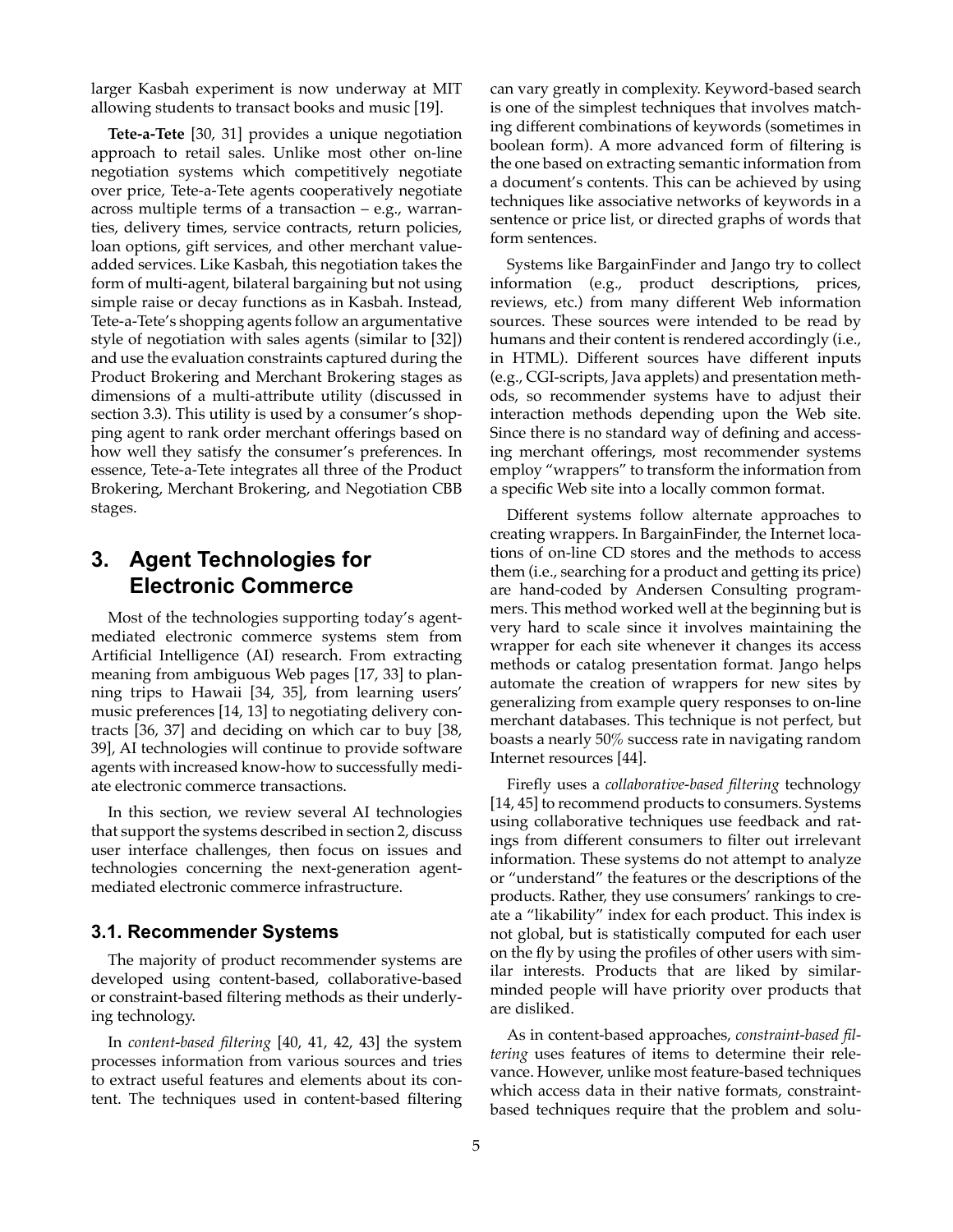tion space be formulated in terms of variables, domains, and constraints. Once formulated in this way, however, a number of general purpose (and powerful) *constraint satisfaction problem* (CSP) techniques can be employed to find a solution [46, 47].

Many problems can be formulated as a CSP such as scheduling, planning, configuration, and machine vision problems. In PersonaLogic, CSP techniques are used in the Product Brokering CBB stage to evaluate product alternatives. Given a set of constraints on product features, PersonaLogic filters products that don't meet the given "hard" constraints and prioritizes the remaining products using "soft" constraints (which need not be completely satisfied).

Tete-a-Tete uses CSP techniques to assist shoppers in the Product Brokering, Merchant Brokering, and Negotiation CBB stages. This is achieved by consumers providing product constraints (as in PersonaLogic) as well as merchant constraints such as price, delivery time, warranty, etc. Hard and soft constraints are used to filter and prioritize products and merchants as well as construct a multi-attribute utility that is used to negotiate with the merchants. Tete-a-Tete's argumentative style of negotiation resembles a distributed CSP [48] with merchants providing counter-proposals to each customer's critiques [32].

#### **3.2. User Interface Approaches**

Traditional shopping experiences vary depending upon the needs of the consumer and nature of the product offerings. For instance, sometimes a shopper is just browsing without a specific intention to buy or sometimes the shopper intends to buy but is unfamiliar with the features of the specific product category (e.g., "I just need a camcorder whose tapes are compatible with my VCR."). Other times, the shopper intends to buy and has a deep understanding of the product category (e.g., "I need a S-VHS camcorder with x16 optical zoom.") Matching the system's user interface with the consumer's manner of shopping will likely result in greater customer satisfaction.

The user interface that most systems offer today is an "electronic catalog" which resembles an enhanced price list with search capabilities. Unfortunately, these searchable lists still make it hard for consumers to associate a product with their specific needs and afford less engaging shopping experiences than their physical-store counterparts.

One approach to help overcome these problems is the on-line mimicking of familiar physical-world shopping elements. For example, 3D VRML shopping malls have been developed to provide a more familiar shopping context. Although promising [49], these shopping environments have not yet lived up to their expectations due to the awkwardness of navigating 3D worlds with 2D interfaces and other technical limitations (e.g., bandwidth).

Another example is the introduction of sales agent avatars – semi-animated graphical characters that interact in natural language with the consumer and feature a long-term consistent "personality" that remembers each customer, his or her shopping habits, etc. Anthropomorphized avatars (e.g., from Extempo [50]) attempt to mimic real-world sales agents to provide a more engaging on-line shopping experience and assist customers in finding the products that best meet their needs. Through immediate positive feedback and personalized attention, anthropomorphized sales agents can help build engaging, trusted relationships with customers [51]. However, the AI technologies behind the graphical representations of today's avatars are not yet up to meeting their users' expectations. Due to this and other reasons, the anthropomorphization of agents is still a controversial approach [52].

The issue of trust is very important in any agent system, especially when money is involved. A crucial issue in developing trust in agent systems is the ability of an agent to exhibit somewhat predictable behavior and to provide an explanation for its actions. For instance, a consumer can follow the decision process of a constraint satisfaction system like PersonaLogic much easier than that of a collaborative filtering system like Firefly which bases its recommendations on "invisible" clusters of like-minded people. In regards to complexity and predictability of behaviors, preliminary experiments with the Kasbah system showed that consumers preferred simple, predictable agents with pre-determined negotiation strategies over "smarter" agents that continuously adapted their behavior depending on an analysis of the marketplace.

It is safe to assert that, as with any software system, agents that mediate electronic commerce transactions can greatly benefit from well-designed and well-tested user interfaces [53].

#### **3.3. Negotiation Mechanisms**

Negotiation is a form of decision-making where two or more parties jointly search a space of possible solutions with the goal of reaching a consensus [37]. Economics and game theory describe such interactions in terms of protocols and strategies. The *protocols* of a negotiation comprise the rules (i.e., the valid actions) of the game. An example of a simple negotiation protocol is the Dutch auction where the only legal bidding action is an open outcry of "mine!" (or comparable) as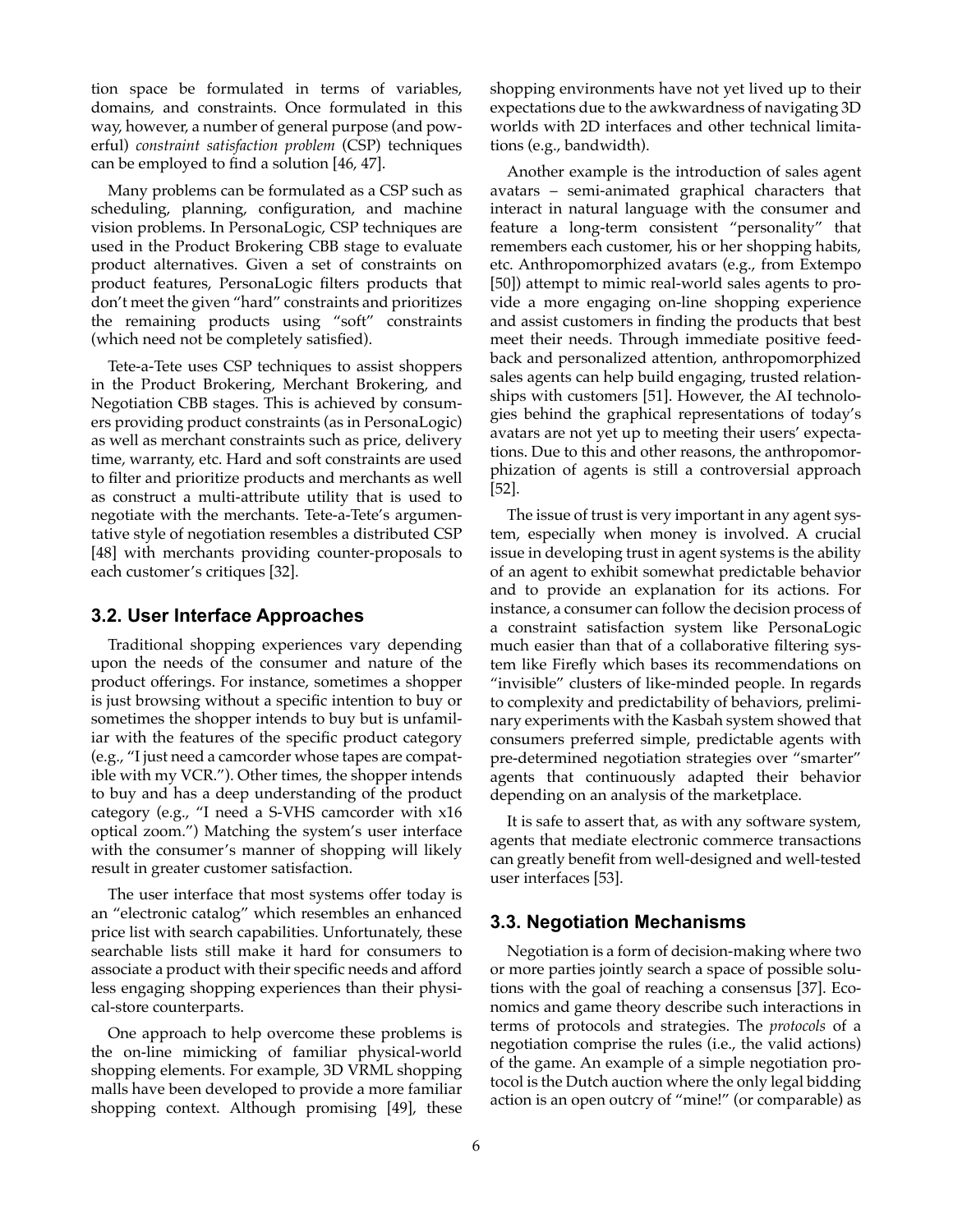an auctioneer decrements the price of the good. We discussed other negotiation protocols in section 2.4.

For a given protocol, a bidder uses a rational *strategy* (i.e., a plan of action) to maximize his or her utility. Decision analysis tools help identify optimal strategies given a bidder's preferences and knowledge (e.g., motivation, valuation, risk, information asymmetry, etc.) [39].

Whereas economics research often focuses on partial and general equilibrium aspects of market-based negotiation, game theory research tends to focus on identifying optimal (self-interested) strategies and predicting outcomes for a variety of negotiation protocols [37]. A key idea from both of these research areas is that the specification of the protocol will have substantial, rippling effects on the nature of the overall system [37]. In other words, protocol design in the CBB Negotiation stage of agent-mediated electronic commerce should be considered carefully.

The research area that merges negotiation with software agents is the broad field of Multi-Agent Systems (MAS) which finds its roots in Distributed Artificial Intelligence (DAI). Early DAI work modeled negotiation as Distributed Problem Solving and assumed a high degree of *cooperation* among agents in order to jointly achieve a common goal [54, 55]. For example, the Persuader intermediary system combined multiattribute utility theory and case-based reasoning to identify a mutually optimal deal during labor relation negotiations [56, 57]. More recent MAS work in market-based systems (e.g., AuctionBot [23]), on the other hand, assumes total self-interest and a high degree of *competition* among agents during negotiations for limited resources [58].

Much of the work in agent-mediated negotiations can be traced back to the *Contract Net* [59]. The original Contract Net was a distributed problem solving system designed for opportunistic, adaptive task allocation with agents announcing tasks, placing bids, and awarding contracts. Limitations of the original Contract Net Protocol (CNP) have been addressed in more recent work by Sandholm and Lesser [36, 58]. Related work includes Malone, et al.'s Enterprise system which allocates computer tasks using negotiation mechanisms [60] and protocols for automated coalition formation among agents [61, 62, 63, 64]. These latter protocols allow self-interested agents to cooperate on tasks (e.g., leverage economies of scale) without a priori relationships among their owners.

#### **3.4. Infrastructure, Languages, Protocols**

As discussed, there are already many agent-mediated electronic commerce systems, each roughly focused on only one or two CBB stages (see Table 1). Ideally, we would be able to mix and match systems playing in complementary stages to provide a full consumer shopping experience. Unfortunately, these systems were not designed to interoperate in this way and linking these disparate systems together would require a good deal of work.

In fact, several of the systems discussed (e.g., BargainFinder and Jango), require proprietary "wrapper" techniques to "scrape" Web pages for product and merchant content. This is because Web pages are currently written in HTML (hypertext markup language) which is a data *format* language. In contrast, XML (extensible markup language) is a data *content* metalanguage allowing for the semantic tagging of data [65, 66, 67]. Microsoft and Netscape have each promised support for XML with style sheets in their respective Web browsers to help replace HTML with XML as the language of the Web. The World Wide Web Consortium has recently proposed the first version of the XML specification.

However, XML is not a panacea for system interoperability. Even with tagged data, tags need to be semantically consistent across merchant boundaries at least for the full value chain of a given industry. CommerceNet and member organizations are working towards such common ontologies [68]. However, it's still an open question how transactional terms should be universally defined and who should manage their evolution.

Related agent-based languages and protocols include KIF (Knowledge Interchange Format) [69], KQML (Knowledge Query Manipulation Language) [70, 71], and Ontolingua [72], an ontology sharing protocol. These were designed so heterogeneous agents and systems could describe knowledge and communicate it meaningfully in order to interoperate. In electronic commerce, this knowledge would include the definitions and semantics of consumer profiles, merchants, goods, services, value-added services, and negotiation protocols (among others).

For business-to-business electronic commerce, the dominant protocol is EDI (Electronic Data Interchange). EDI is a set of ANSI and U.N. standard protocols for inter-business transactions [73, 74]. EDI facilitates large-scale, repetitive, pre-arranged transactions between businesses in specific industries with each industry adapting the EDI protocol to its specific needs. Standard EDI transactions are performed through expensive, proprietary Value-Added Networks (VANs). Although a pioneering protocol for inter-business electronic commerce, EDI has several disadvantages: it is ambiguous, expensive to implement and maintain, and it is focused on large scale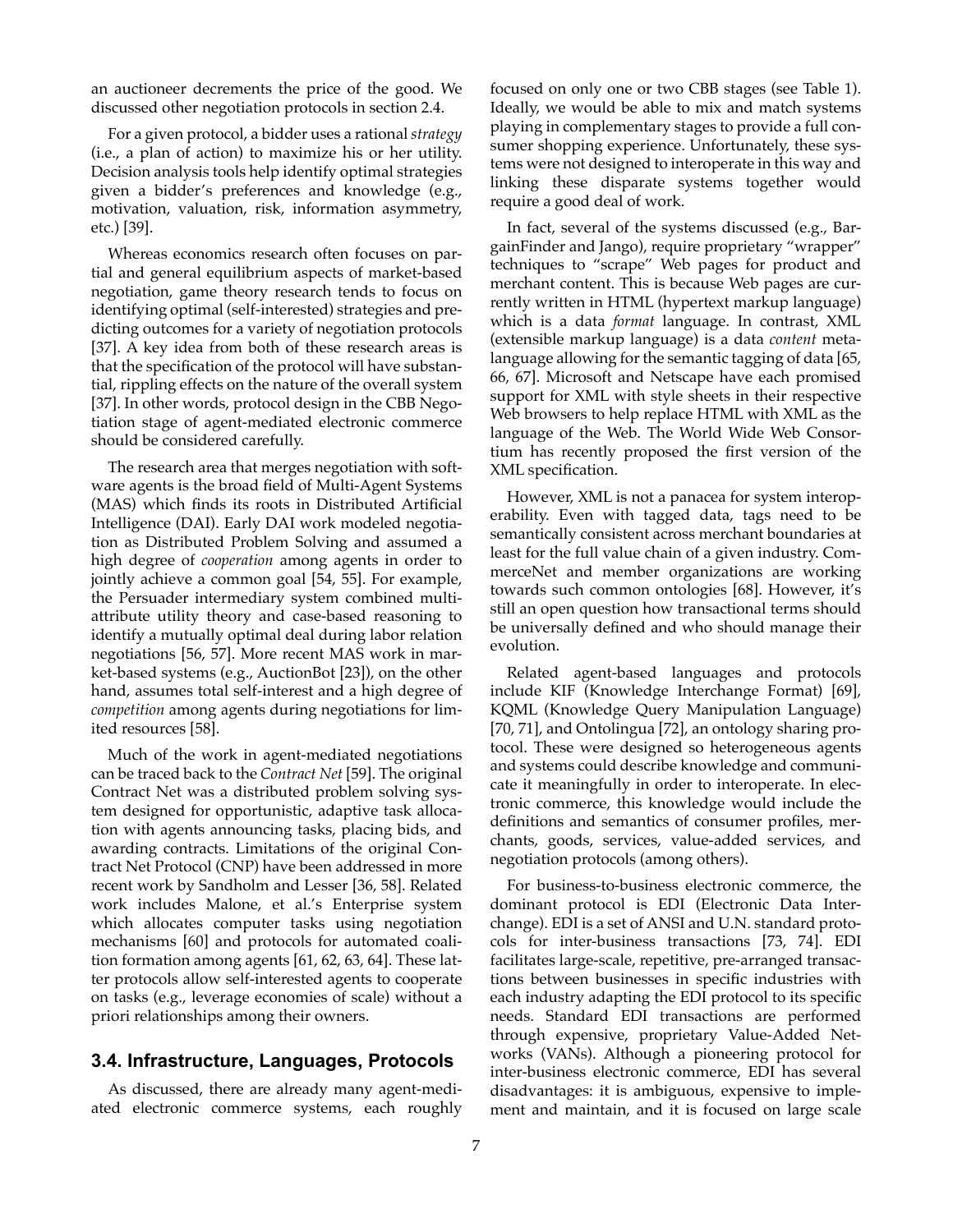business-to-business transactions leaving small and medium-sized enterprises (SME) without a businessto-business transaction protocol standard. This forces business relationships to be established a priori and provides a disincentive to dynamically explore more lucrative deals.

Other electronic commerce protocol proposals that agents may need to "speak" include Internet-based EDI (EDIINT) [75], XML/EDI (a grassroots effort) [76], Information Content & Exchange (ICE) [77] for the exchange of on-line assets among companies, Open Buying on the Internet (OBI) [78] for high-volume, low-dollar business-to-business purchases, as well as a host of niche protocols such as Open Financial Exchange (OFX) [79] for financial transactions, Secure Electronic Transactions (SET) [80] for credit card transactions, and Open Profiling Standard (OPS) and Personal Privacy Preferences Project (P3P) [81] for defining privacy options for consumer profile data – to name only a few.

In addition to document and protocol standards, there is a need for electronic commerce component standards for objects and agents. There are several competing technologies in this space including the Object Management Group's CORBA/IIOP (Common Object Request Broker Architecture/Internet Inter-ORB Protocol) [82, 83], Microsoft's COM and DCOM [84], and Sun's Java and RMI (Remote Method Invocation) [85, 86] as well as several mobile agent platforms such as ObjectSpace's Voyager [87], Mitsubishi's Concordia [88], General Magic's Odyssey [89], and IBM's Aglets [90] – several of which have been proposed for OMG's Mobile Agent Facility (MAF) [91]. Requirements for open, heterogeneous component-based commerce systems include backward-compatibility to "legacy" systems, fault-tolerance, efficient performance, extensibility, scalability, security, some concurrency control, and some registry mechanisms to tie all of the pieces together. Many of these issues are core to multi-agent systems research, distributed database research, distributed systems research, and group communications research.

## **4. Conclusion & Future Directions**

Today's first-generation agent-mediated electronic commerce systems are already creating new markets (e.g., low-cost consumer-to-consumer and refurbished goods) and beginning to reduce transaction costs in a variety of business tasks. However, we still have a long way to go before software agents transform how businesses conduct business. This change will occur as Software Agent technologies mature to better manage ambiguous content, personalized preferences, complex goals, changing environments, and disconnected parties. The greatest changes may occur, however, once standards are adopted and evolved to unambiguously and universally define goods and services, consumer and merchant profiles, value-added services, secure payment mechanisms, inter-business electronic forms, etc.

During this next-generation of agent-mediated electronic commerce, agents will enhance customer satisfaction and streamline business-to-business transactions, reducing transaction costs at every stage of the supply chain. At some critical threshold, new types of transactions will emerge in the form of dynamic relationships among previously unknown parties. Agents will strategically form and reform coalitions to bid on contracts and leverage economies of scale – in essence, creating dynamic business partnerships that exist only as long as necessary. It is in this third-generation of agent-mediated electronic commerce where companies will be at their most agile and markets will approach perfect efficiency.

### **5. References**

- [1] P. Maes. "Agents that Reduce Work and Information Overload." *Communications of the ACM*, vol. 37, no.7, pp. 31-40, 146, ACM Press, July 1994.
- [2] J. Bailey and Y. Bakos. "An Exploratory Study of the Emerging Role of Electronic Intermediaries." *International Journal of Electronic Commerce*, vol. 1, no. 3, Spring 1997.
- [3] D. Hawkins, K. Coney, and R. Best. *Consumer Behavior: Implications for Marketing Strategy.* Business Publications, Inc., 1980.
- [4] K. Runyon and D. Stewart. *Consumer Behavior*, 3rd ed. Merrill Publishing Company, 1987.
- [5] F. Nicosia. *Consumer Decision Processes: Marketing and Advertising Implications.* Prentice Hall, 1966.
- [6] J. Howard and J. Sheth. *The Theory of Buyer Behavior.* John Wiley and Sons, 1969.
- [7] J. Engel and R. Blackwell. *Consumer Behavior*, 4th ed. CBS College Publishing, 1982.
- [8] J. Bettman. An Information Processing Theory to Consumer Choice. Addison-Wessley, 1979.
- [9] A. Andreasen. "Attitudes and Customer Behavior: A Decision Model." In L. Preston (ed.), *New Research in Marketing.* California Institute of Business and Economics Research, University of California, 1965.
- [10] I. Terpsidis, A. Moukas, B. Pergioudakis, G. Doukidis, and P. Maes. "The Potential of Electronic Commerce in Re-Engineering Consumer-Retail Relationships through Intelligent Agents." J.-Y. Roger, B. Stanford-Smith, and P. Kidd. (eds.), *Advances in Information Technologies: The Business Challenge*, IOS Press, 1997.
- [11] Y. Bakos. "Reducing Buyer Search Costs: Implications for Electronic Marketplaces," *Management Science*, vol. 43, no. 12, December 1997.
- [12] PersonaLogic URL: <http://www.personalogic.com/>
- [13] Firefly URL: <http://www.firefly.com/>
- [14] U. Shardanand and P. Maes. "Social Information Filtering: Algorithms for Automating 'Word of Mouth'." *Proceedings of the Computer-Human Interaction Conference (CHI'95),*  Denver, CO, May 1995.
- [15] BargainFinder URL: <http://bf.cstar.ac.com/bf>
- [16] Jango URL: <http://www.jango.com/>
- [17] R. Doorenbos, O. Etzioni, and D. Weld. "A Scalable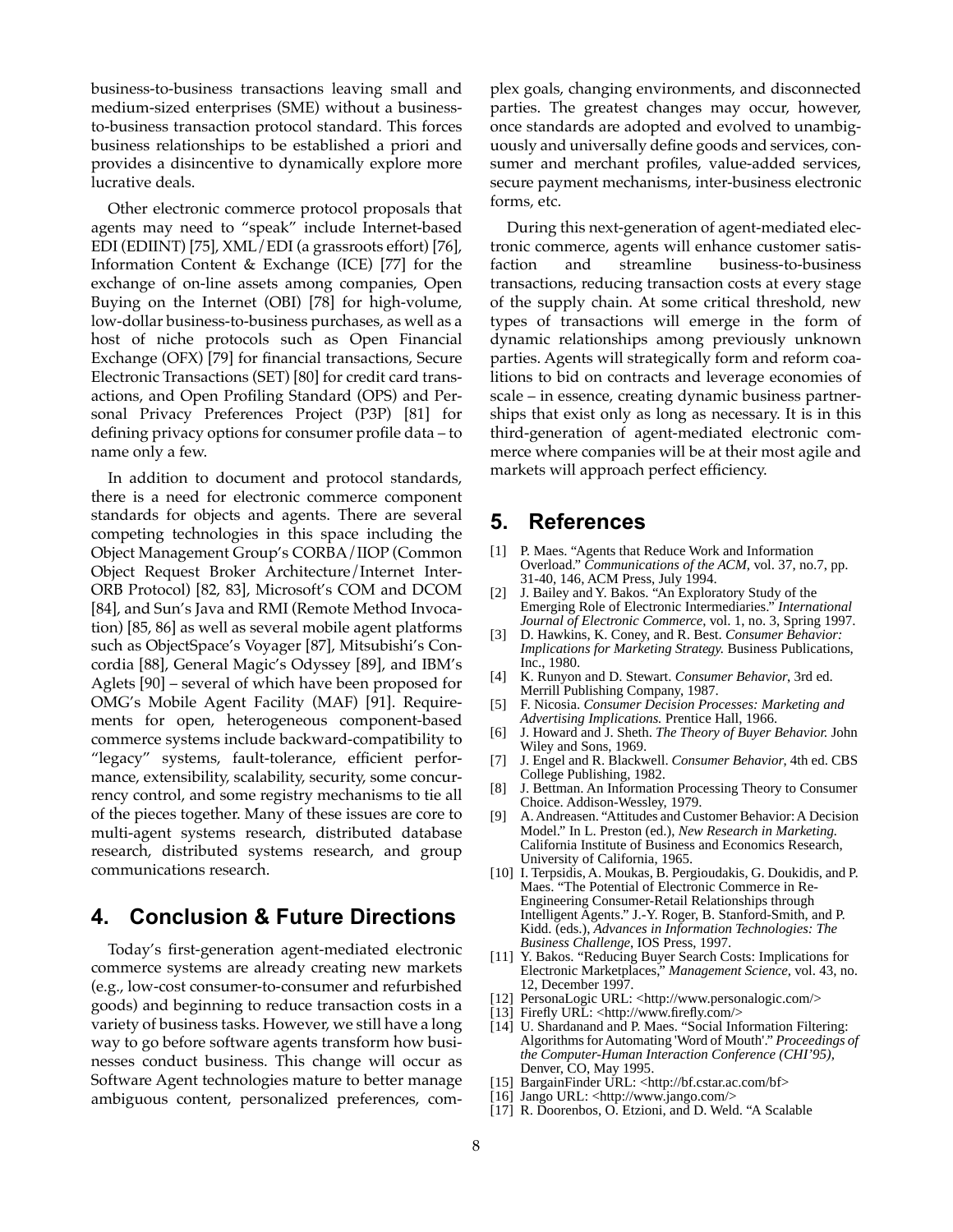Comparison-Shopping Agent for the World Wide Web." *Proceedings of the First International Conference on Autonomous Agents (Agents'97)*. Marina del Rey, CA, February 1997.

- [18] A. Chavez, D. Dreilinger, R. Guttman, and P. Maes. "A Real-Life Experiment in Creating an Agent Marketplace." *Proceedings of the Second International Conference on the Practical Application of Intelligent Agents and Multi-Agent Technology (PAAM'97).* London, UK, April 1997.
- [19] Kasbah URL: <http://kasbah.media.mit.edu/>
- [20] O. Williamson. *Markets and Hierarchies: Analysis and Antitrust Implications*. The Free Press, New York, 1975.
- [21] OnSale URL: <http://www.onsale.com/> [22] AuctionWeb URL: <http://www.ebay.com/aw>
- [23] P. Wurman, M. Wellman, and W. Walsh. "The Michigan Internet AuctionBot: A Configurable Auction Server for Human and Software Agents." To appear in *Proceedings of the Second International Conference on Autonomous Agents (Agents'98)*, May 1998.
- [24] AuctionBot URL: <http://auction.eecs.umich.edu/>
- [25] J. Rodriquez, P. Noriega, C. Sierra, and J. Padget. "FM96.5: A Java-based Electronic Auction House." *Proceedings of the Second International Conference on the Practical Application of Intelligent Agents and Multi-Agent Technology (PAAM'97).* London, UK, April 1997.
- [26] Fishmarket URL: <http://www.iiia.csic.es/Projects/ fishmarket/newindex.html>
- [27] J. Rodriquez, F. Martin, P. Noriega, P. Garcia, and C. Sierra. "Competitive Scenarios for Heterogeneous Trading Agents." To appear in *Proceedings of the Second International Conference on Autonomous Agents (Agents'98)*.
- [28] R. Axelrod. *The Evolution of Cooperation.* Harper Collins, 1984.
- [29] C. Sierra, P. Faratin, and N. Jennings. "A Service-Oriented Negotiation Model Between Autonomous Agents." Proceedings of the Eighth European Workshop on Modeling Autonomous Agents in a Multi-Agent World (MAAMAW'97). Ronneby, Sweden, May 1997.
- [30] R. Guttman and P. Maes. "Agent-mediated Integrative Negotiation for Retail Electronic Commerce." To appear in the *Proceedings of the Workshop on Agent Mediated Electronic Trading (AMET'98)*, Minneapolis, Minnesota, April 9, 1998.
- [31] Tete-a-Tete URL: <http://ecommerce.media.mit.edu/Tete-a-Tete/>
- [32] S. Parsons, C. Sierra, and N. Jennings. "Agents that Reason and Negotiate by Arguing." To appear in the *Journal of Logic and Computation*.
- [33] J. Allen. *Natural Language Understanding*. Benjamin Cummings, 1987.
- [34] G. Linden, S. Hanks, N. Lesh. "Interactive Assessment of User Preference Models: The Automated Travel Assistant." *Proceedings of the Sixth International Conference on User Modeling*, 1997.
- [35] D. Weld. "Planning-Based Control of Software Agents." *The Third International Conference on Artificial Intelligence Planning Systems (AIPS'96).* Edinburgh, Scotland, May 1996.
- [36] T. Sandholm. "An Implementation of the Contract Net Protocol Based on Marginal Cost Calculations." *Proceedings of the Eleventh National Conference on Artificial Intelligence (AAAI'93),* Washington, D.C., 1993.
- [37] J. Rosenschein and G. Zlotkin. *Rules of Encounter: Designing Conventions for Automated Negotiation among Computers.* MIT Press, 1994.
- [38] P. Gmytrasiewicz, E. Durfee, and D. Wehe. "A Decision-Theoretic Approach to Coordinating Multiagent Interactions." In *Proceedings of the Eleventh International Joint Conference on Artificial Intelligence*, August 1991.
- [39] R. Keeney and H. Raiffa. *Decisions with Multiple Objectives: Preferences and Value Trade-offs.* John Wiley and Sons, 1976.
- [40] G. Salton. "The SMART Retrieval System." *Experiments in Automatic Document Processing*. 1971.
- [41] N. Belkin and B. Croft. "Information Filtering and

Information Retrieval." *Communications of the ACM*, 35, No. 12:29–37, 1992

- [42] A. Moukas. "Amalthaea: Information Filtering and Discovery using a Multiagent Evolving System." *Journal of Applied AI*, Vol. 11, No. 5, 1997
- [43] H. Lieberman. "Letizia: An Agent that Assists Web Browsing." In *Proceedings of the 14th International Joint Conference on Artificial Intelligence (IJCAI'95)*. Montreal, Canada, 1995.
- [44] N. Kushmerick, D. Weld, R. Doorenbos. *"*Wrapper Induction for Information Extraction." In *Proceedings of the 16th International Joint Conference on Artificial Intelligence (IJCAI'97)*, 1997
- [45] P. Resnik, N. Iacovou, M. Sushak, P. Bergstrom, and J. Riedl. "Grouplens: An Open Architecture for Collaborative Filtering of Netnews." In *Proceedings of Computer Supported Cooperative Work (CSCW'94)*, 1994
- [46] E. Tsang. *Foundations of Constraint Satisfaction*. Academic Press, 1993.
- [47] V. Kumar. "Algorithms for Constraint Satisfaction Problems: A Survey." *AI Magazine*, 13(1):32-44, 1992.
- [48] Z. Collin, R. Dechter, and S. Kaiz. "On the Feasibility of Distributed Constraint Satisfaction." *Proceedings of the 10th International Joint Conference on Artificial Intelligence (IJCAI'91)*, 1991.
- [49] A. Richmond. "Enticing Online Shoppers to Buy A Human Behavior Study." In the *Proceedings of the Fifth International World Wide Web Conference*. Paris, France, May 6-10, 1996.
- [50] Extempo URL: <http://www.extempo.com/>
- [51] J. Sculley. "The Knowledge Navigator." Video, 1987.
- [52] A. Wexelblat and P. Maes. "Experiments on Anthropomorphizing Agents." Submitted to *Interactions*, ACM Press.
- [53] B. Shneiderman and P. Maes. "Debate: Direct Manipulation vs. Interface Agents." *Interactions: New Visions for Human-Computer Interaction*, vol. iv.6, December 1997.
- [54] S. Lander and V. Lesser. "Understanding the Role of Negotiation in Distributed Search Among Heterogeneous Agents." In the *Proceedings of the Thirteenth International Joint Conference on Artificial Intelligence*. Chambéry, France, August 1993.
- [55] M. Yokoo, E. Durfee, T. Ishida, and K. Kuwabara. "Distributed Constraint Satisfaction for Formalizing Distributed Problem Solving." In the *Proceedings of the 12th IEEE International Conference on Distributed Computing Systems*, 1992.
- [56] K. Sycara. "The PERSUADER." In *The Encyclopedia of Artificial Intelligence*. D. Shapiro (ed.), John Wiley and Sons, January, 1992.
- [57] Persuader URL: <http://almond.srv.cs.cmu.edu/afs/cs/user/ katia/www/persuader.html>
- [58] T. Sandholm and V. Lesser. "Issues in Automated Negotiation and Electronic Commerce: Extending the Contract Net Framework." In the *Proceedings of the First International Conference on Multiagent Systems (ICMAS'95)*, San Francisco, 1995.
- [59] R. Smith. "The Contract Net Protocol: A High Level Communications and Control in a Distributed Problem Solver." *IEEE Transactions on Computers*, 1980.
- [60] T. Malone, R. Fikes, K. Grant, and M. Howard. "Enterprise: A Market-like Task Scheduler for Distributed Computing Environments." In *The Ecology of Computation*. B.A. Huberman (ed.), North-Holland Publishing Company, 1988.
- [61] G. Zlotkin and J. Rosenschein. "Coalition, Cryptography, and Stability: Mechanisms for Coalition Formation in Task Oriented Domains." In *Proceedings of the National Conference on Artificial Intelligence*, Seattle, Washington, July 1994. [Preliminary version of this paper appeared in AAAI Spring Symposium. Also appeared as a MIT Center for Coordination Science Technical Report #168 and MIT Sloan School WP #3703-94, July 1994.]
- [62] O. Shehory and S. Kraus. "Coalition Formation among Autonomous Agents: Strategies and Complexity." C. Castelfranchi and J. Muller, (eds.), *From Reactions to*